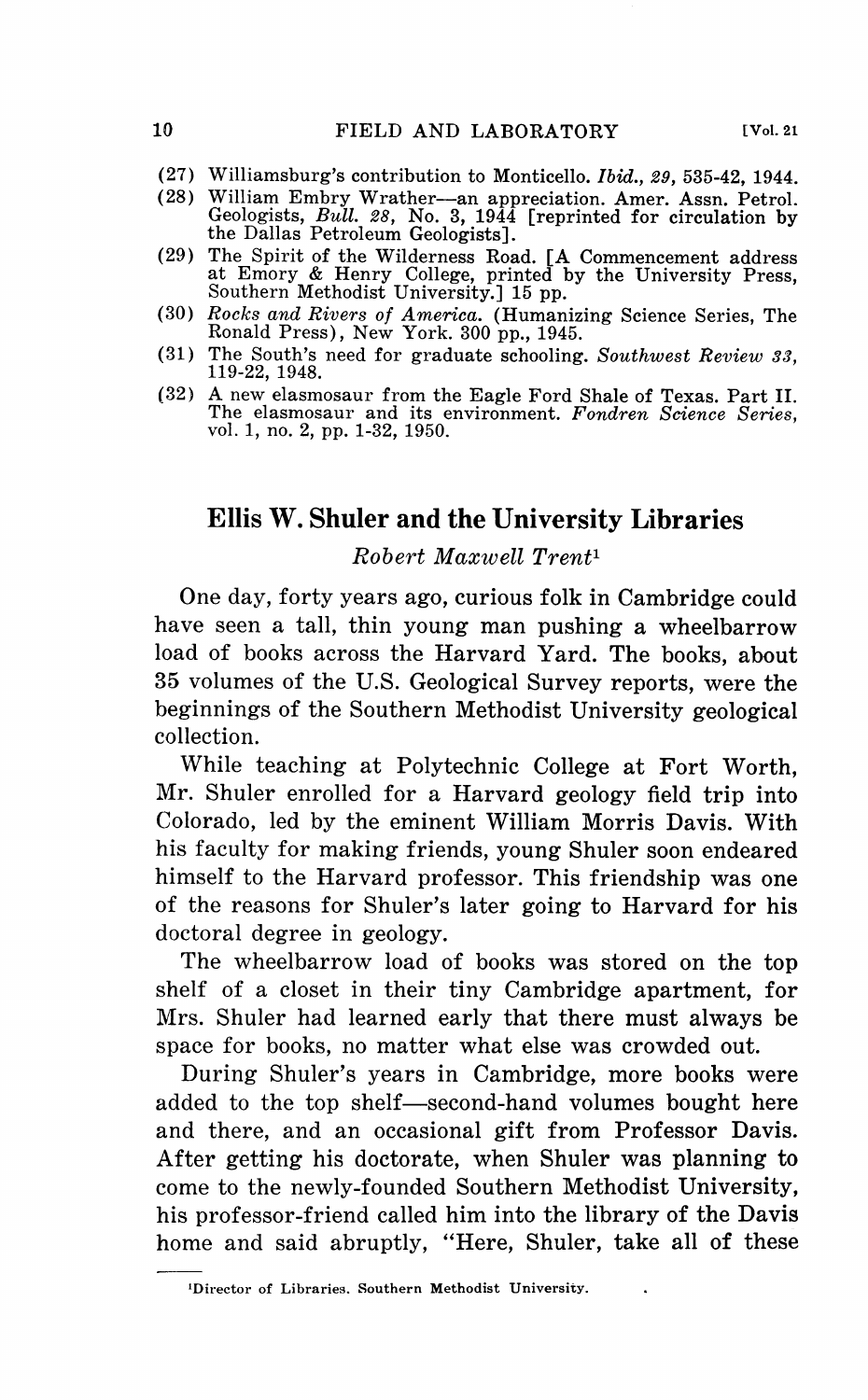## 1953] ELLIS W. SHULER AND THE UNIVERSITY LIBRARIES 11

books! You'll need them in Texas." (Davis did, however, hold out John Playfair's *Illustrations of the Huttonian Theory of the Earth,* 1802, and it was years before the University was able to acquire a copy.) The books and other teaching collections were loaded into a freight car, filling it almost to the top, and it is rumored that in those days of small resources President Hyer strenuously objected to paying the freight bill of \$134.00. Times have changed: in view of the present prices of books, that seems a fantastically small price for some 1400 bound volumes, and over 10,000 reprints.

Thus the geology collection in the university library, of which we are so proud, owes its beginning to the interest of a famous geologist in his pupil. Included in this magnificent gift, which Dr. Shuler immediately made available to his students, were many items which a struggling young university in its first year of classes could not have dreamed of owning. In addition to the complete files of the U.S. Geological Survey publications, the first 12 volumes of the *Bulletin* of the Geological Society of America, and the com<sup>p</sup>lete run of the *American Geologist,* there were hundreds of monographs, studies, and papers by eminent geologists such as Lapparent, LeConte, Lyell, Dana, Jukes-Brown, Agassiz, Geike, Marcou, Viollet-le-duc, and Maury.

It would be an understatement to say that in the years that followed Dr. Shuler continued his interest in the library; rather, let us say that the library was one of his all-consuming interests—one part of his determination to help build Southern Methodist into a great University. In addition to the volumes which Dr. Shuler bought while in Cambridge and incorporated into the Davis gift, he contributed more and more of his own books to the library. In 1917 Dr. Shuler was appointed to the Library Committee, and for some twenty years continued as a member. Although personally more interested in geological literature, he recognized the need for a well-rounded library, and never sought to advance geology at the expense of any other field.

The university library gained from Dr. Shuler's gift for friendship, again, as the result of a correspondence that developed between him and Gilbert Floyd, an English writer and painter. Mr. Floyd, although he had never visited